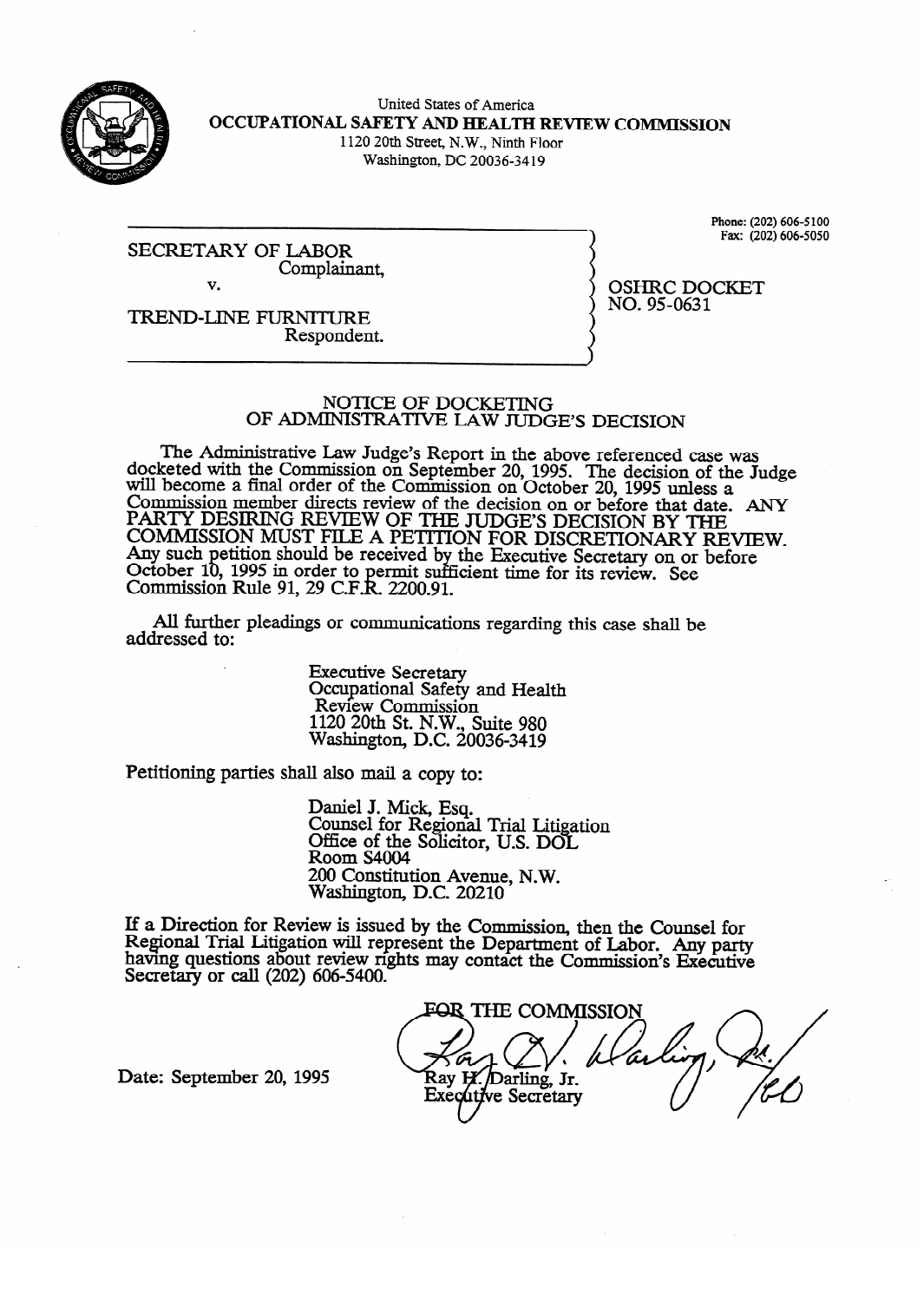## **DOCKET NO. 95-0631**

## NOTICE **IS GIVEN** TO THE FOLLOWING:

Patricia Rodenhausen, Esq. Regional Solicitor Office of the Solicitor, U.S. DOL 201 Varick, Room 707 New York, NY 10014

Barry Sussman, President Trend-Line Furniture Corp. **35** Drexel Drive Bay Shore, NY 11706

Irving Sommer Chief Administrative Law Judge Occupational Safety and Health Review Commission One Lafayette Centre 1120 20th St. N.W., Suite 990 Washington, DC 20036 **3419** 

### 00112876958:02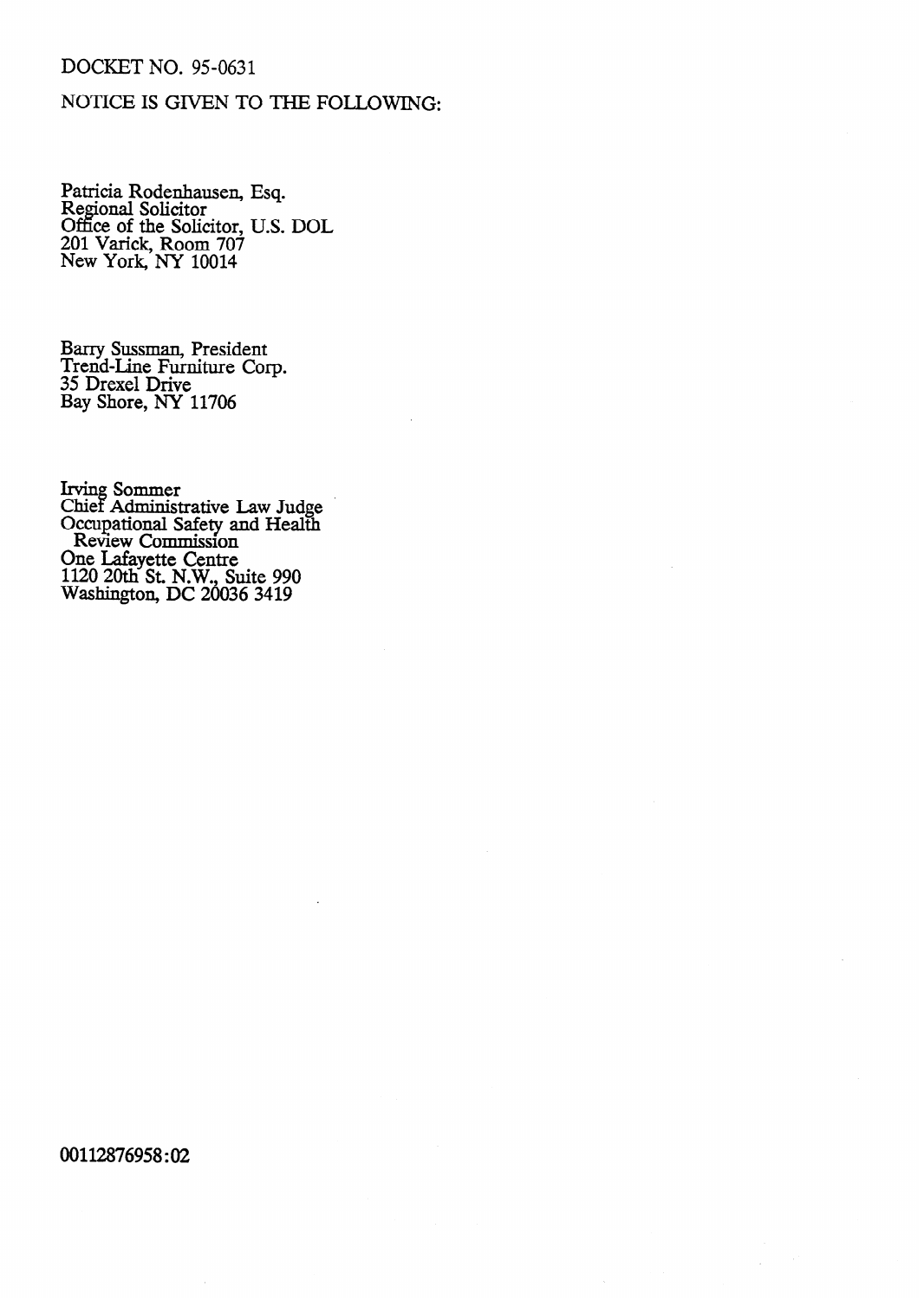

United States of America **OCCUPATIONAL SAFETY AND HEALTH REVIEW COMMISSION**  1120 20th Street, N.W., Ninth Floor Washington, DC 20036-3419

 $\mathcal{P}$ 

| SECRETARY OF LABOR,                         |                    |
|---------------------------------------------|--------------------|
| Complainant,                                |                    |
| v.                                          | Docket No. 95-0631 |
| TREND-LINE FURNITURE.<br><b>CORPORATION</b> |                    |
| Respondent.                                 |                    |

Appearances:

Luis Micheli, Esq. **Ms.** Sabina Rezza

Ms. SabhaReza

Trend-Line Furniture Corp. Trend-Line Furniture Corp.

Barry Sussman, President

BEFORE: Chief Judge Irving Sommer

# BEFORE: Chief Judge Irving Sommer

.

The Secretary moved to dismiss the Respondent's notice of contest as not being timely filed under section 10 of the Act. A hearing was held in New York, N.Y., on August 9, 1995 concerning the merits of the motion at which time testimony and evidence were profert by both parties.

The Respondent was inspected on August 9, 1994 at which time citations were issued concerning alleged violations. A follow up inspection was held on November 8, 1994 at which time the compliance officer found previous violations had not been abated. Accordingly, on January 4, 1995 citations and proposed penalties for the failure to abate were issued to the Respondent which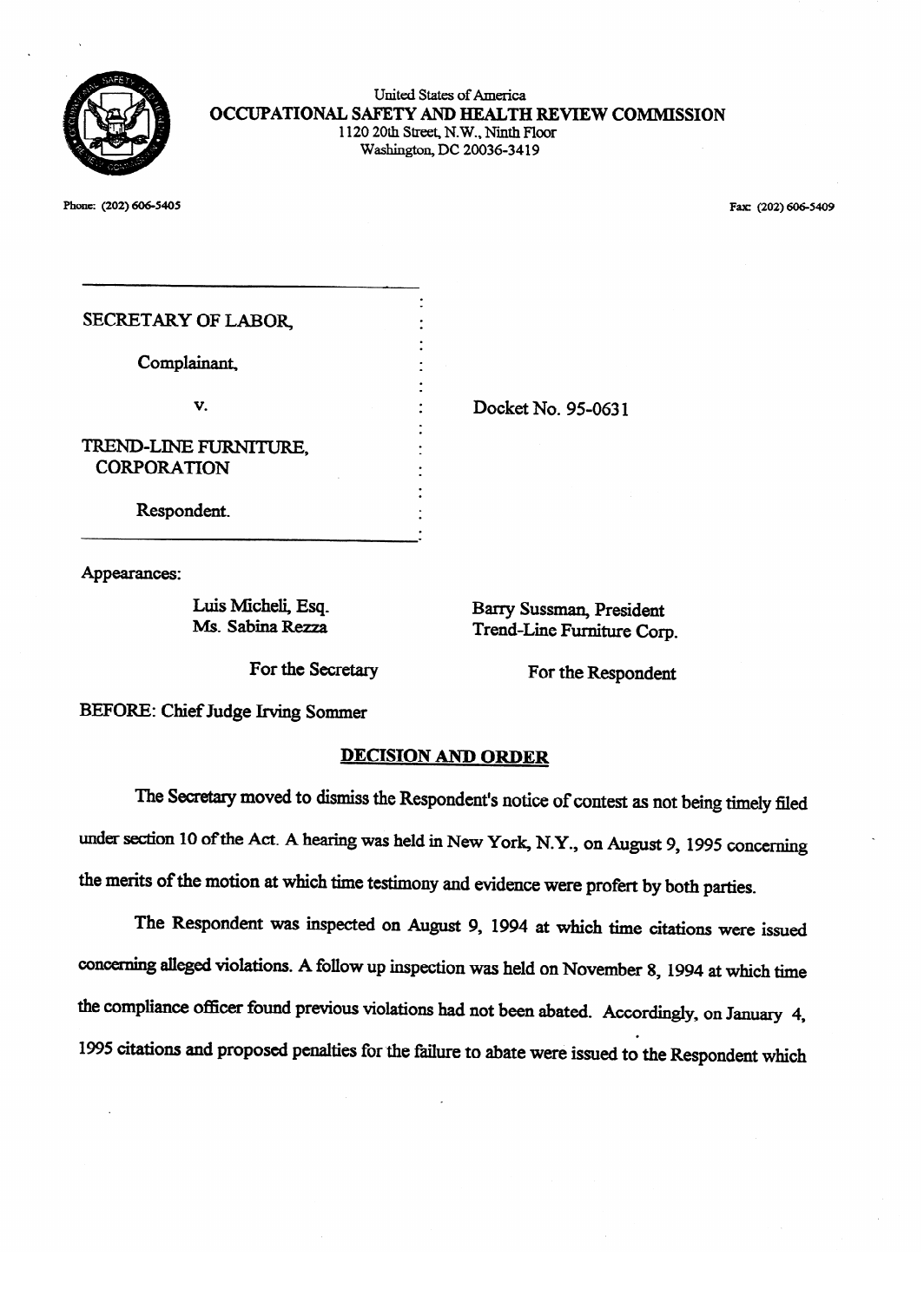1995 citations and proposed penalties for the failure to abate were issued to the Respondent which were received on January 6, 1995. Under section  $10(a)$  of the Act, 29 U.S.C. 659(a), an employer must notify the Secretary that it intends to contest the citation or proposed penalty within fifteen working days of its receipt. The Respondent had until January 30, 1995 to file its notice of contest, but did not do so, instead responding to a March 1, 1995 dunning letter requesting payment with a letter dated March 20,1995 stating it had forwarded information on November 14,1995 regarding abatement, and furthermore noting that its financial condition made it unable to afford "those hugefines."

Mr. Barry Sussman, President of the corporation testified that they are in the business of manufacturing dining room furniture; he admitted knowledge of the original inspection and of the reinspection and had received notice of the failure to abate citation. The corporation has a total of eight people in the plank with two employees in the office doing clerical jobs. His main allegation is that he believed all violations had been abated and was not able to contact OSHA with this information until November 15, 1994, after the follow up inspection which at that time according to the compliance officer the violations were still in existence. The record plainly shows that the respondent filed an untimely notice of contest herein. The issue is whether said filing may be excused in the circumstances. The citation "plainly state(s) the requirement to file a notice of contest within the prescribed time period." Roy Kay, 13 BNA OSHC 2021, 2022, 1987-90 CCH OSHD, par. 28,406 No. 88-1748, 1989. *Accord, Acrom Construction Services*, 15 BNA OSHC 1123, 1126, 1991 CCH OSHD, par 29,393 (88-22291,199l). The evidence does not establish excusable neglect or mistake under Rule  $60(b)(1)$ . What is indicated here is neglect and poor business practices on the part of the respondent. There are two employees working as clericals whose duties encompass, among others

2